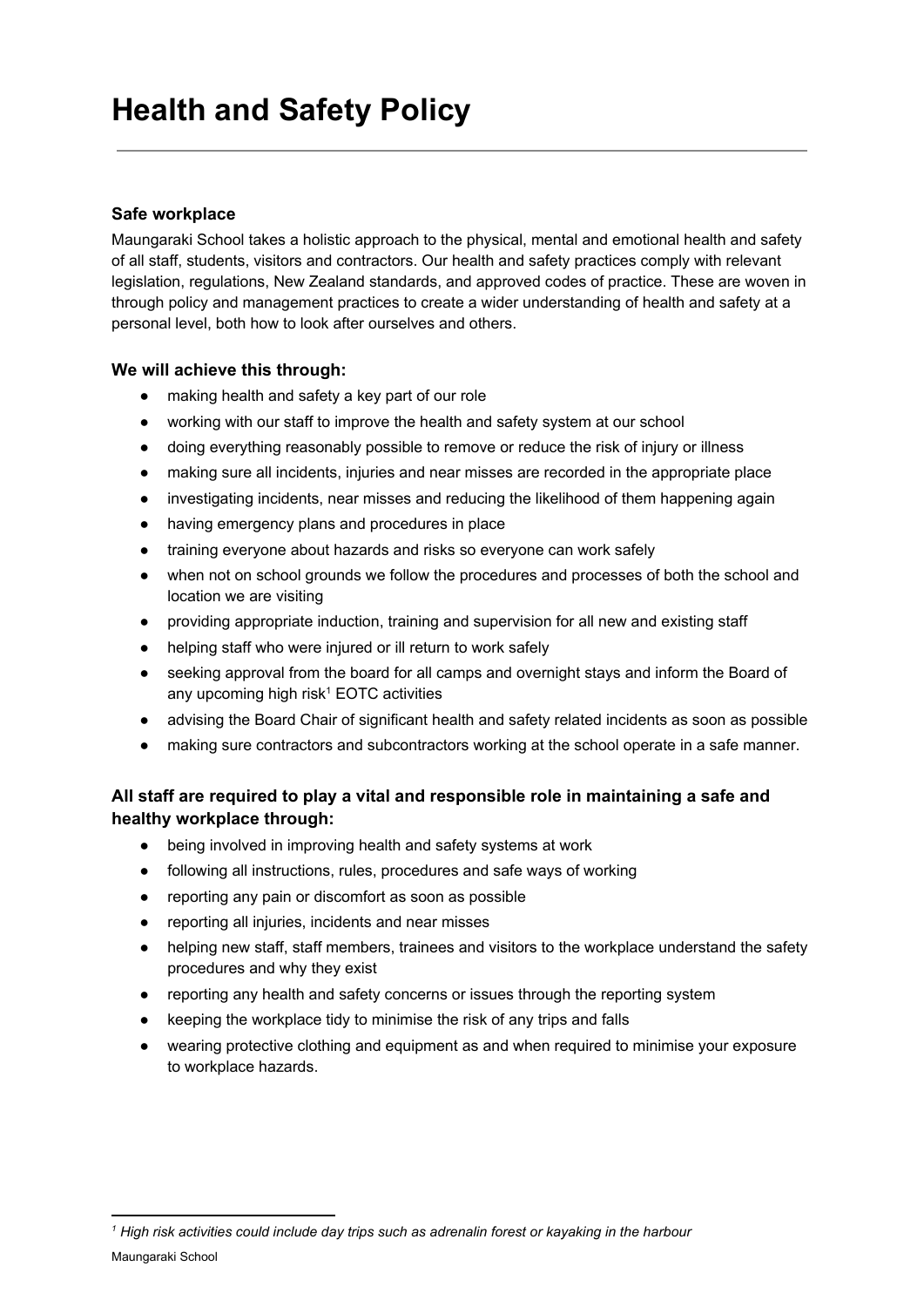# **All others in the workplace including students and visitors are required to:**

- follow all instructions, rules and procedures while in the school grounds
- report all injuries, incidents and near misses to their teacher or other staff members
- wear protective clothing and equipment as and when required to minimise your exposure to hazards while learning.

Students are provided with basic health and safety rules, information and training and are required to engage in positive health and safety practices. Health and safety is everyone's responsibility.

### **Health and Wellbeing**

Maungaraki School is committed to providing a physically and emotionally safe environment for all students and staff attending the school.

#### **The Principal shall:**

- ensure students and school staff develop the knowledge and understanding, skill capabilities and attributes which they need for mental, emotional, social and physical wellbeing now and in the future
- as appropriate, access the services of appropriate medical professionals to promote and facilitate the physical and mental wellbeing of all students and staff
- ensure school staff provide appropriate care in the event of accidents and emergencies that arise at school or during school based activities (based on or off the school site)
- make provision to protect staff and students from the sun and ensure students are educated about the dangers of exposure to it.

Resources:

● Ministry of Education: Health and Safety [requirements](http://www.education.govt.nz/school/health-safety-and-wellbeing/health-and-safety-requirements/h-and-s-for-boards-of-trustees-and-school-leaders/) for boards and school leaders

# **Emergency Planning**

Maungaraki School has current plans in place to respond to emergencies.

#### **The Principal shall ensure:**

- the school has a detailed plan to protect staff and students from the effects of any future emergency events, which includes:
	- identifying likely risks and emergency scenarios, such as natural disasters, fire, accidents, traumatic incidents, and anything that would require reverse evacuation, both at school and as part of emergency planning for EOTC events
	- identifying and evaluating assembly areas and evacuation points, and emergency facilities
	- having site plans showing the location of all relevant infrastructure and providing instructions on their safe operation in an emergency.
	- considering how we will communicate with parents, students, and staff in an emergency.
- evacuation procedures are practised and reviewed regularly
- the emergency kit is up-to-date
- emergency contacts are current
- all staff know the emergency procedures, and the location of the printed copies and the emergency kit
- accurate and up-to-date personnel details have been added to the Ministry's emergency mass contact tool, Mataara.
- a review and debrief is held after every drill or emergency event.